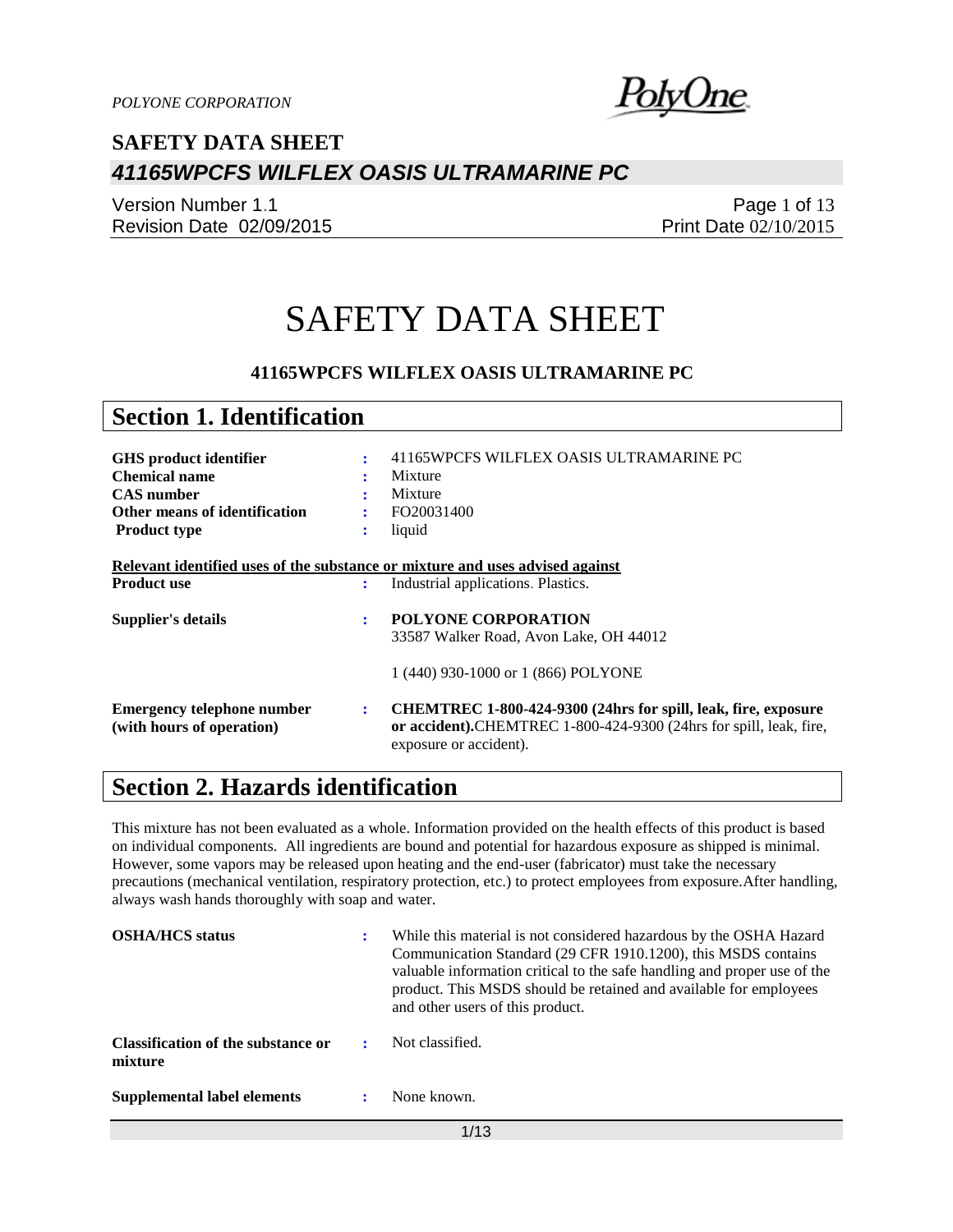

Version Number 1.1 Revision Date 02/09/2015

Page 2 of 13 Print Date 02/10/2015

**Hazards not otherwise classified :** None known.

### **Section 3. Composition/information on ingredients**

| Substance/mixture             | : Substance     |
|-------------------------------|-----------------|
| <b>Chemical name</b>          | $\cdot$ Mixture |
| Other means of identification | FO20031400      |

**CAS number/other identifiers**

#### **CAS number :** Mixture

| <b>Ingredient name</b>  | $\mathbf{0}$<br>70 | <b>CAS</b> number |
|-------------------------|--------------------|-------------------|
| Miscellaneous Compounds | 100                | Not available.    |
|                         |                    |                   |
|                         |                    |                   |

Any concentration shown as a range is to protect confidentiality or is due to batch variation.

**There are no additional ingredients present which, within the current knowledge of the supplier and in the concentrations applicable, are classified as hazardous to health or the environment and hence require reporting in this section.**

**Occupational exposure limits, if available, are listed in Section 8.**

### **Section 4. First aid measures**

**Description of necessary first aid measures**

| Eye contact         | ÷              | Immediately flush eyes with plenty of water, occasionally lifting the<br>upper and lower eyelids. Check for and remove any contact lenses.<br>Get medical attention if irritation occurs.                                                                                                                                                               |
|---------------------|----------------|---------------------------------------------------------------------------------------------------------------------------------------------------------------------------------------------------------------------------------------------------------------------------------------------------------------------------------------------------------|
| <b>Inhalation</b>   | $\ddot{\cdot}$ | Remove victim to fresh air and keep at rest in a position comfortable<br>for breathing. Get medical attention if symptoms occur.                                                                                                                                                                                                                        |
| <b>Skin contact</b> | $\ddot{\cdot}$ | Flush contaminated skin with plenty of water. Remove contaminated<br>clothing and shoes. Get medical attention if symptoms occur.                                                                                                                                                                                                                       |
| <b>Ingestion</b>    | ÷              | Wash out mouth with water. Remove victim to fresh air and keep at<br>rest in a position comfortable for breathing. If material has been<br>swallowed and the exposed person is conscious, give small quantities<br>of water to drink. Do not induce vomiting unless directed to do so by<br>medical personnel. Get medical attention if symptoms occur. |

### **Most important symptoms/effects, acute and delayed**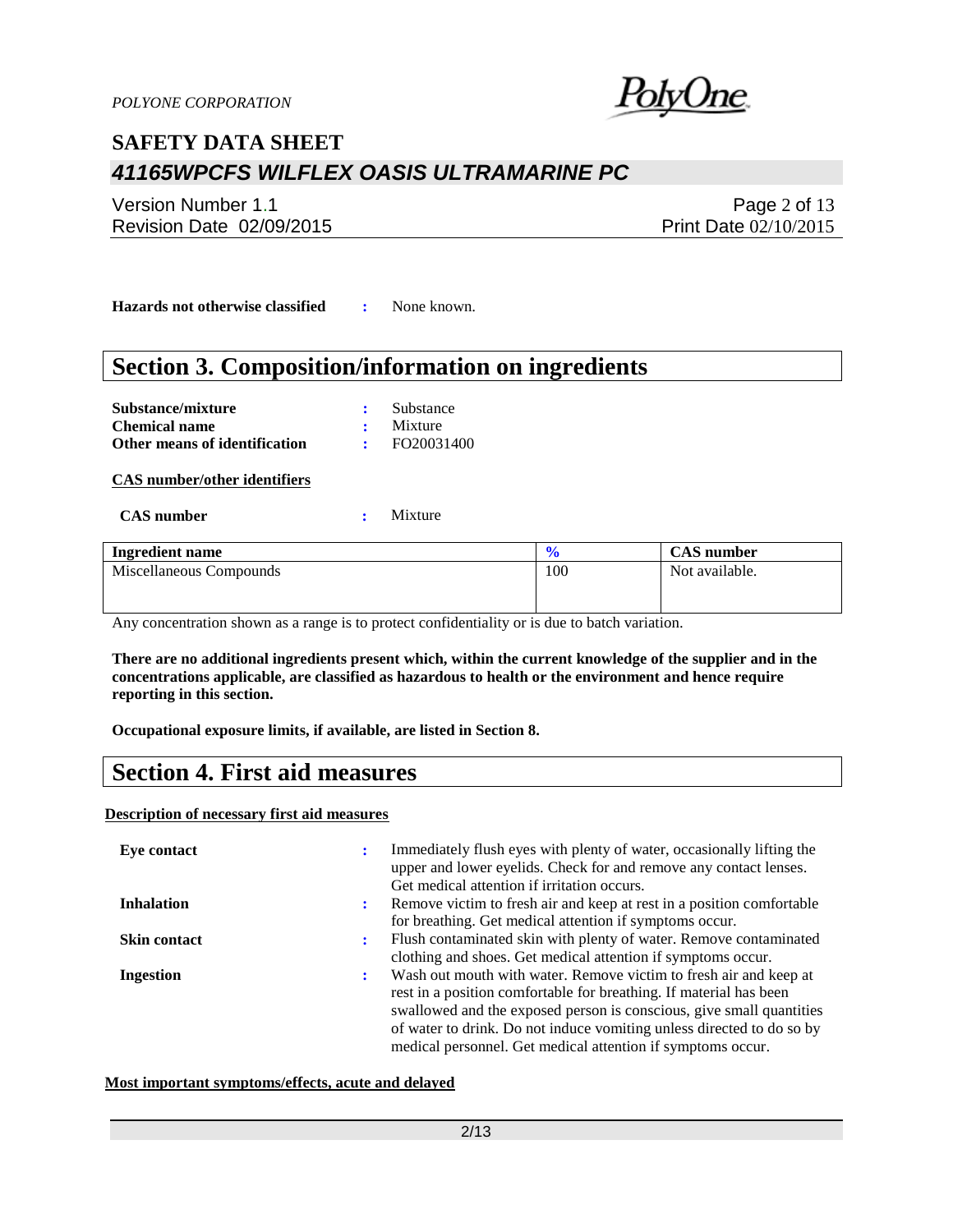

Version Number 1.1 Revision Date 02/09/2015

Page 3 of 13 Print Date 02/10/2015

### **Potential acute health effects**

| Eve contact                  |   | No known significant effects or critical hazards.                                    |
|------------------------------|---|--------------------------------------------------------------------------------------|
| <b>Inhalation</b>            |   | No known significant effects or critical hazards.                                    |
| <b>Skin contact</b>          |   | No known significant effects or critical hazards.                                    |
| Ingestion                    | ÷ | No known significant effects or critical hazards.                                    |
| Over-exposure signs/symptoms |   |                                                                                      |
| Eve contact                  | ÷ | No specific data.                                                                    |
| <b>Inhalation</b>            | ÷ | No specific data.                                                                    |
| <b>Skin contact</b>          |   | No specific data.                                                                    |
| Ingestion                    | ÷ | No specific data.                                                                    |
|                              |   | Indication of immediate medical attention and special treatment needed, if necessary |

| Notes to physician                | Treat symptomatically. Contact poison treatment specialist<br>immediately if large quantities have been ingested or inhaled. |
|-----------------------------------|------------------------------------------------------------------------------------------------------------------------------|
| <b>Specific treatments</b>        | No specific treatment.                                                                                                       |
| <b>Protection of first-aiders</b> | No action shall be taken involving any personal risk or without<br>suitable training.                                        |

**See toxicological information (Section 11)**

## **Section 5. Fire-fighting measures**

#### **Extinguishing media**

| Suitable extinguishing media<br>Unsuitable extinguishing media | In case of fire, use water spray (fog), foam, dry chemical or $CO2$ .<br>None known.                                                                                                              |  |
|----------------------------------------------------------------|---------------------------------------------------------------------------------------------------------------------------------------------------------------------------------------------------|--|
| Specific hazards arising from the<br>chemical                  | In a fire or if heated, a pressure increase will occur and the container<br>may burst.                                                                                                            |  |
| <b>Hazardous thermal</b><br>decomposition products             | No specific data.                                                                                                                                                                                 |  |
| Special protective actions for fire-<br><b>fighters</b>        | Promptly isolate the scene by removing all persons from the vicinity<br>of the incident if there is a fire. No action shall be taken involving any<br>personal risk or without suitable training. |  |
| Special protective equipment for<br>fire-fighters              | Fire-fighters should wear appropriate protective equipment and self-<br>contained breathing apparatus (SCBA) with a full face-piece operated<br>in positive pressure mode.                        |  |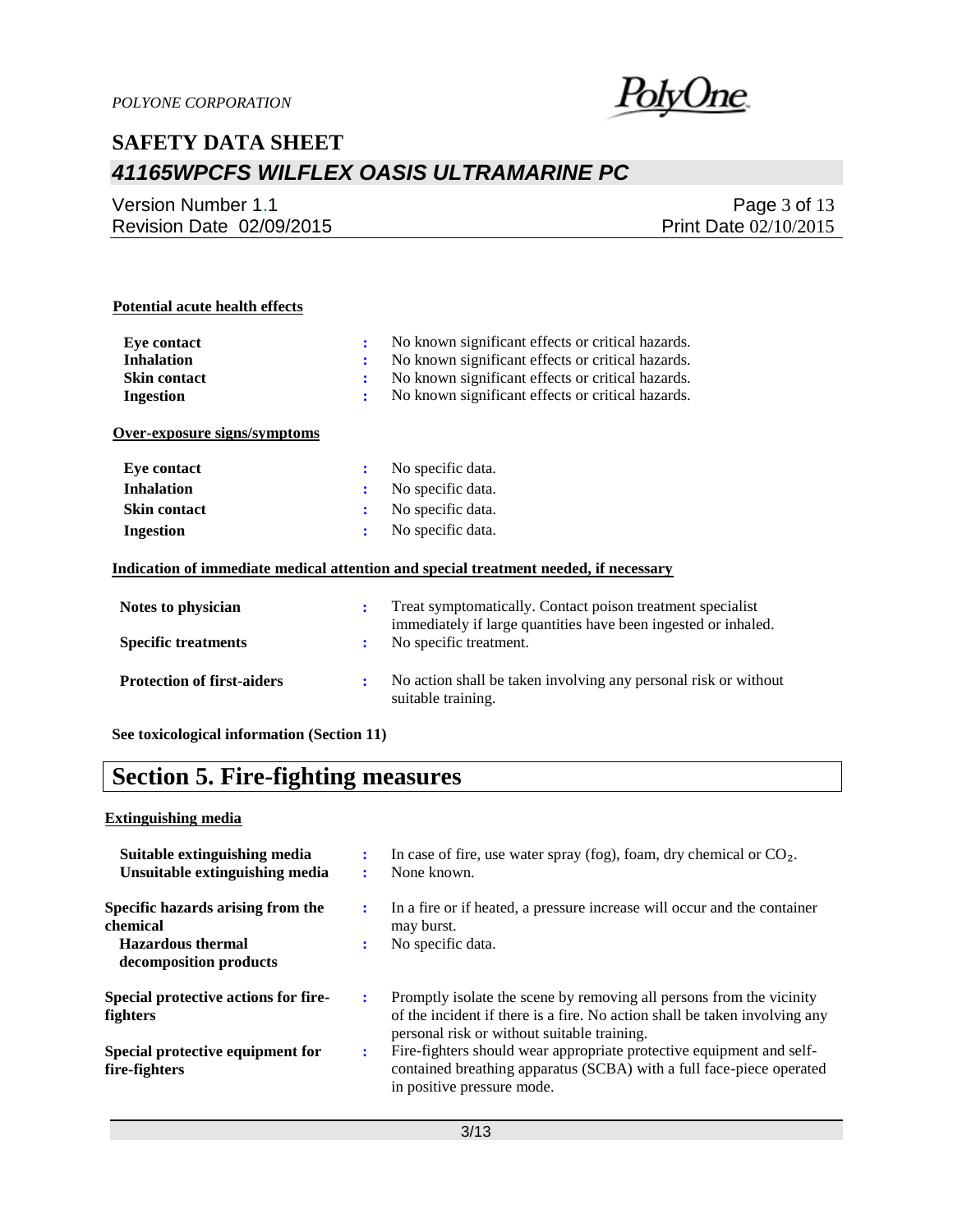

Version Number 1.1 Revision Date 02/09/2015

Page 4 of 13 Print Date 02/10/2015

## **Section 6. Accidental release measures**

#### **Personal precautions, protective equipment and emergency procedures**

| For non-emergency personnel                           | $\ddot{\cdot}$ | No action shall be taken involving any personal risk or without<br>suitable training. Evacuate surrounding areas. Keep unnecessary and<br>unprotected personnel from entering. Do not touch or walk through<br>spilled material. Put on appropriate personal protective equipment.                                                                                                                                                                                                                                                                                                             |
|-------------------------------------------------------|----------------|------------------------------------------------------------------------------------------------------------------------------------------------------------------------------------------------------------------------------------------------------------------------------------------------------------------------------------------------------------------------------------------------------------------------------------------------------------------------------------------------------------------------------------------------------------------------------------------------|
| For emergency responders                              | $\ddot{\cdot}$ | If specialised clothing is required to deal with the spillage, take note of<br>any information in Section 8 on suitable and unsuitable materials. See<br>also the information in "For non-emergency personnel".                                                                                                                                                                                                                                                                                                                                                                                |
| <b>Environmental precautions</b>                      | $\ddot{\cdot}$ | Avoid dispersal of spilled material and runoff and contact with soil,<br>waterways, drains and sewers. Inform the relevant authorities if the<br>product has caused environmental pollution (sewers, waterways, soil<br>or air).                                                                                                                                                                                                                                                                                                                                                               |
| Methods and materials for containment and cleaning up |                |                                                                                                                                                                                                                                                                                                                                                                                                                                                                                                                                                                                                |
| <b>Small spill</b>                                    | $\ddot{\cdot}$ | Stop leak if without risk. Move containers from spill area. Dilute with<br>water and mop up if water-soluble. Alternatively, or if water-<br>insoluble, absorb with an inert dry material and place in an appropriate<br>waste disposal container. Dispose of via a licensed waste disposal<br>contractor.                                                                                                                                                                                                                                                                                     |
| Large spill                                           | $\ddot{\cdot}$ | Stop leak if without risk. Move containers from spill area. Prevent<br>entry into sewers, water courses, basements or confined areas. Wash<br>spillages into an effluent treatment plant or proceed as follows.<br>Contain and collect spillage with non-combustible, absorbent material<br>e.g. sand, earth, vermiculite or diatomaceous earth and place in<br>container for disposal according to local regulations (see Section 13).<br>Dispose of via a licensed waste disposal contractor. Note: see Section<br>1 for emergency contact information and Section 13 for waste<br>disposal. |

## **Section 7. Handling and storage**

### **Precautions for safe handling**

| <b>Protective measures</b>     | Put on appropriate personal protective equipment (see Section 8).     |
|--------------------------------|-----------------------------------------------------------------------|
| Advice on general occupational | Eating, drinking and smoking should be prohibited in areas where this |
| hygiene                        | material is handled, stored and processed. Workers should wash hands  |
|                                | and face before eating, drinking and smoking. Remove contaminated     |
|                                | clothing and protective equipment before entering eating areas. See   |
|                                | also Section 8 for additional information on hygiene measures.        |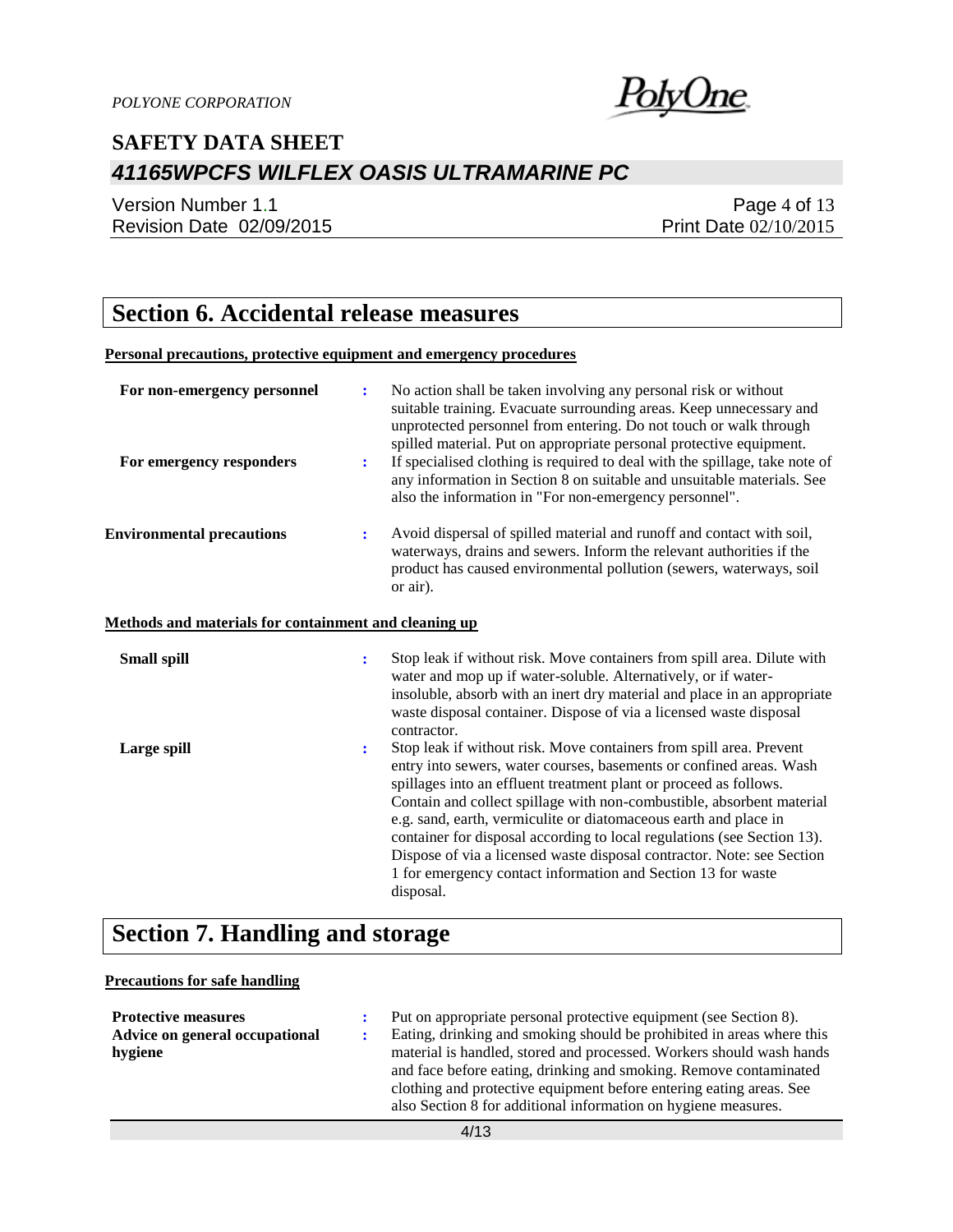

Version Number 1.1 Revision Date 02/09/2015

Page 5 of 13 Print Date 02/10/2015

**Conditions for safe storage, including any incompatibilities** **:** Store in accordance with local regulations. Store in original container protected from direct sunlight in a dry, cool and well-ventilated area, away from incompatible materials (see Section 10) and food and drink. Keep container tightly closed and sealed until ready for use. Containers that have been opened must be carefully resealed and kept upright to prevent leakage. Do not store in unlabeled containers. Use appropriate containment to avoid environmental contamination.

## **Section 8. Exposure controls/personal protection**

#### **Control parameters**

### **Occupational exposure limits** None. **Appropriate engineering controls :** Good general ventilation should be sufficient to control worker exposure to airborne contaminants. **Environmental exposure controls :** Emissions from ventilation or work process equipment should be checked to ensure they comply with the requirements of environmental protection legislation. In some cases, fume scrubbers, filters or engineering modifications to the process equipment will be necessary to reduce emissions to acceptable levels. **Individual protection measures Hygiene measures :** Wash hands, forearms and face thoroughly after handling chemical products, before eating, smoking and using the lavatory and at the end of the working period. Appropriate techniques should be used to remove potentially contaminated clothing. Wash contaminated clothing before reusing. Ensure that eyewash stations and safety showers are close to the workstation location. **Eye/face protection :** Safety eyewear complying with an approved standard should be used when a risk assessment indicates this is necessary to avoid exposure to liquid splashes, mists, gases or dusts. If contact is possible, the following protection should be worn, unless the assessment indicates a higher degree of protection: safety glasses with side-shields. **Skin protection Hand protection** : Chemical-resistant, impervious gloves complying with an approved standard should be worn at all times when handling chemical products if a risk assessment indicates this is necessary. **Body protection :** Personal protective equipment for the body should be selected based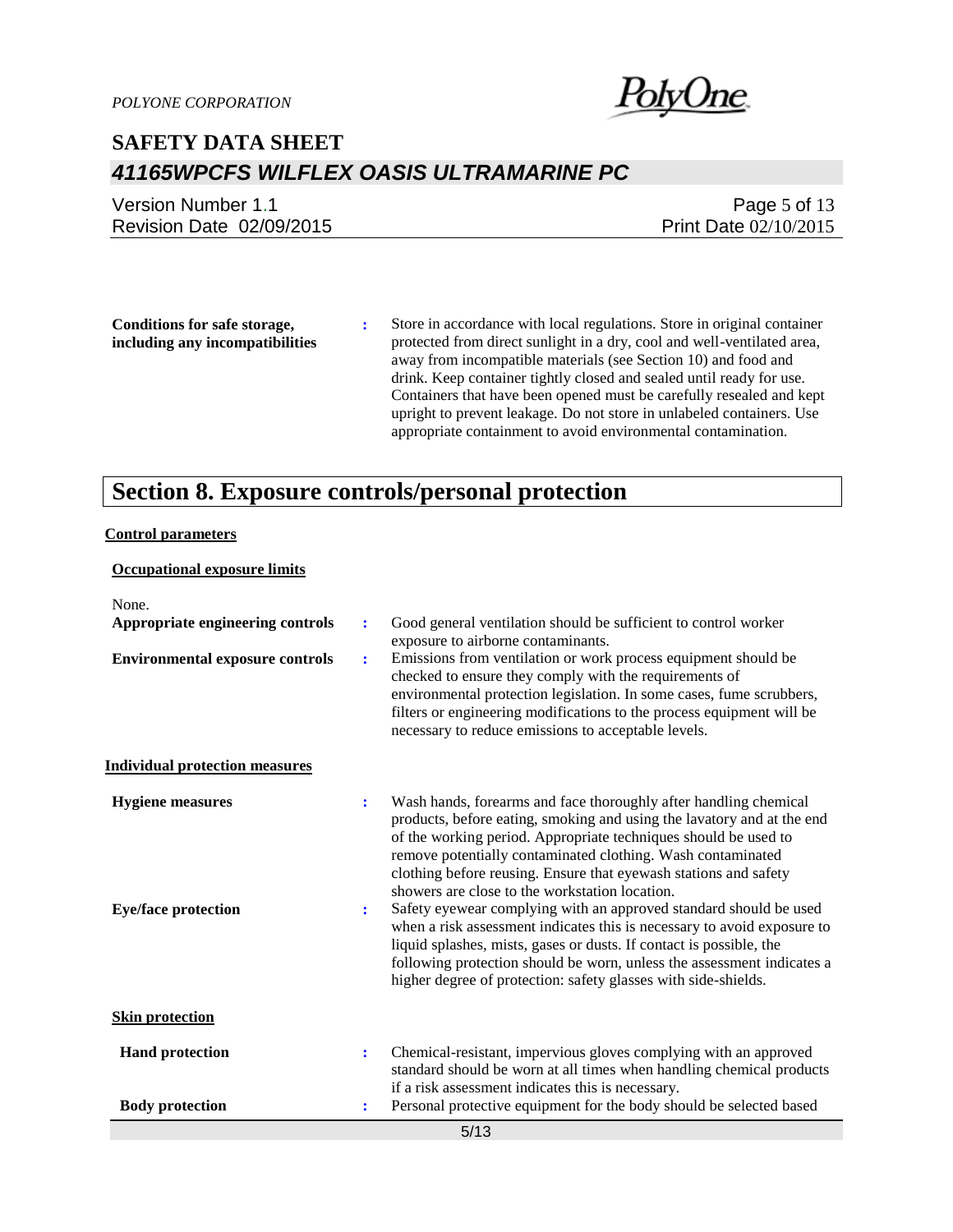

| Version Number 1.1       | Page 6 of $13$          |
|--------------------------|-------------------------|
| Revision Date 02/09/2015 | Print Date $02/10/2015$ |
|                          |                         |

| Other skin protection         | on the task being performed and the risks involved and should be<br>approved by a specialist before handling this product.<br>Appropriate footwear and any additional skin protection measures<br>should be selected based on the task being performed and the risks<br>involved and should be approved by a specialist before handling this<br>product. |
|-------------------------------|----------------------------------------------------------------------------------------------------------------------------------------------------------------------------------------------------------------------------------------------------------------------------------------------------------------------------------------------------------|
| <b>Respiratory protection</b> | Use a properly fitted, air-purifying or air-fed respirator complying<br>with an approved standard if a risk assessment indicates this is<br>necessary. Respirator selection must be based on known or anticipated<br>exposure levels, the hazards of the product and the safe working limits<br>of the selected respirator.                              |

## **Section 9. Physical and chemical properties**

#### **Appearance**

| <b>Physical state</b>            |                | liquid [liquid]                  |
|----------------------------------|----------------|----------------------------------|
| Color                            |                | <b>BLUE</b>                      |
| Odor                             |                | Not available.                   |
| Odor threshold                   |                | Not available.                   |
| pН                               |                | Not available.                   |
| <b>Melting point</b>             |                | Not available.                   |
| <b>Boiling point</b>             |                | Not available.                   |
| <b>Flash point</b>               |                | Not available.                   |
| <b>Burning time</b>              |                | Not available.                   |
| <b>Burning rate</b>              |                | Not available.                   |
| <b>Evaporation rate</b>          |                | Not available.                   |
| <b>Flammability (solid, gas)</b> |                | Not available.                   |
| Lower and upper explosive        |                | Lower: Not available.            |
| (flammable) limits               |                | <b>Upper:</b> Not available.     |
| Vapor pressure                   | $\ddot{\cdot}$ | Not available.                   |
| <b>Vapor density</b>             |                | Not available.                   |
| <b>Relative density</b>          |                | Not available.                   |
| <b>Solubility</b>                |                | Not available.                   |
| Solubility in water              |                | Not available.                   |
| <b>Partition coefficient: n-</b> |                | Not available.                   |
| octanol/water                    |                |                                  |
| <b>Auto-ignition temperature</b> | $\ddot{\cdot}$ | Not available.                   |
| <b>Decomposition temperature</b> |                | Not available.                   |
| <b>SADT</b>                      |                | Not available.                   |
| <b>Viscosity</b>                 |                | <b>Dynamic:</b> Not available.   |
|                                  |                | <b>Kinematic:</b> Not available. |

## **Section 10. Stability and reactivity**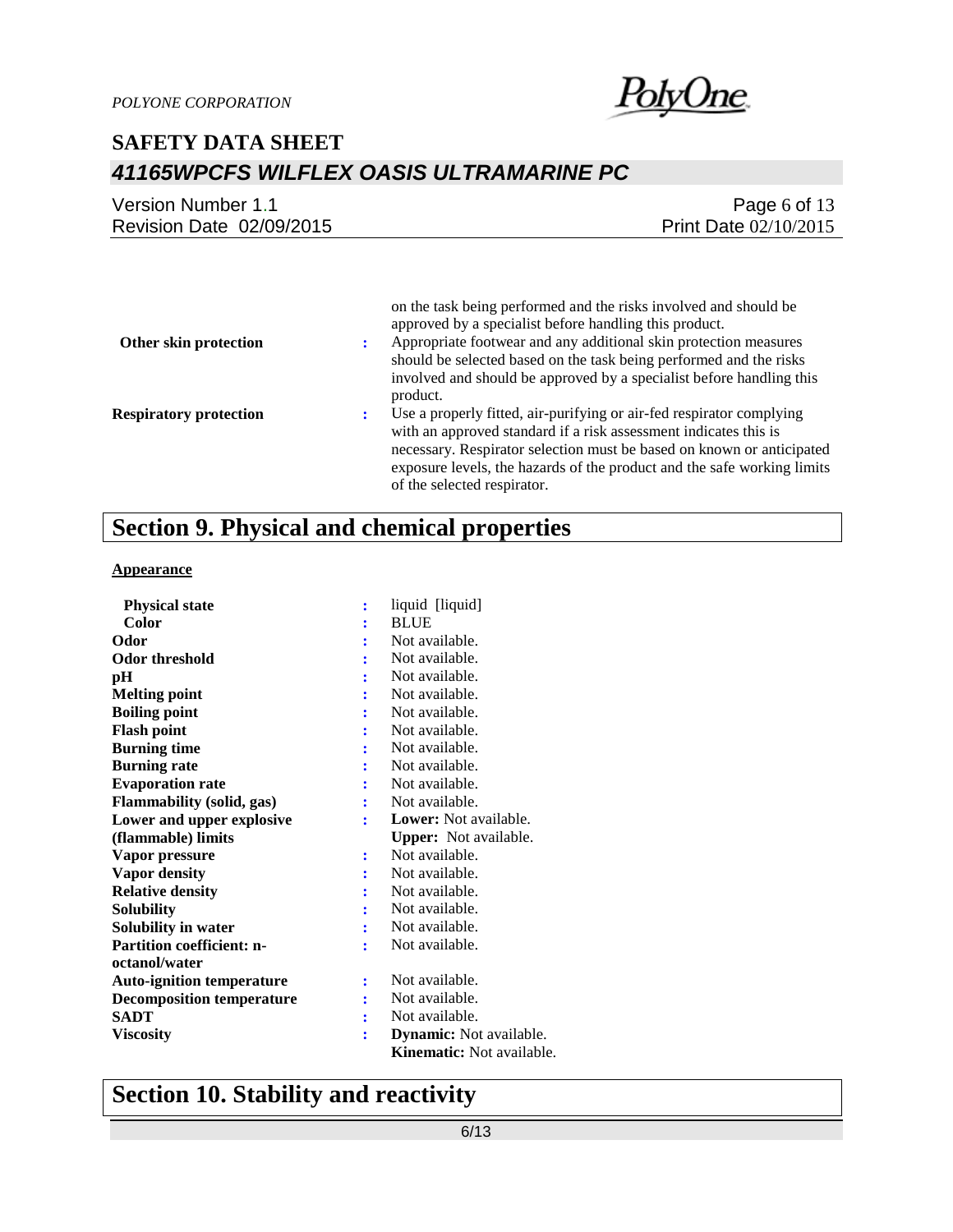

| Version Number 1.1       | Page 7 of 13          |
|--------------------------|-----------------------|
| Revision Date 02/09/2015 | Print Date 02/10/2015 |

| <b>Reactivity</b>                          | ٠              | No specific test data related to reactivity available for this product or<br>its ingredients.           |
|--------------------------------------------|----------------|---------------------------------------------------------------------------------------------------------|
| <b>Chemical stability</b>                  | ٠<br>$\bullet$ | Stable under recommended storage and handling conditions (see<br>Section 7).                            |
| <b>Possibility of hazardous reactions</b>  | :              | Under normal conditions of storage and use, hazardous reactions will<br>not occur.                      |
| <b>Conditions to avoid</b>                 |                | Keep away from extreme heat and oxidizing agents.                                                       |
| <b>Incompatible materials</b>              |                | Keep away from strong acids.<br>Oxidizer.                                                               |
| <b>Hazardous decomposition</b><br>products | ٠              | Under normal conditions of storage and use, hazardous decomposition<br>products should not be produced. |

## **Section 11. Toxicological information**

This mixture has not been evaluated as a whole for health effects. Exposure effects listed are based on existing health data for the individual components which comprise the mixture.

### **Information on toxicological effects**

### **Acute toxicity**

| <b>Conclusion/Summary</b>                                       | Mixture. Not fully tested.<br>÷                                                                          |
|-----------------------------------------------------------------|----------------------------------------------------------------------------------------------------------|
| <u> Irritation/Corrosion</u>                                    |                                                                                                          |
| <b>Conclusion/Summary</b><br>Skin<br>Eyes<br><b>Respiratory</b> | Mixture. Not fully tested.<br>$\ddot{\cdot}$<br>Mixture. Not fully tested.<br>Mixture. Not fully tested. |
| Sensitization                                                   |                                                                                                          |
| <b>Conclusion/Summary</b><br>Skin<br><b>Respiratory</b>         | Mixture. Not fully tested.<br>Mixture. Not fully tested.                                                 |
| <b>Mutagenicity</b>                                             |                                                                                                          |
| <b>Conclusion/Summary</b>                                       | Mixture. Not fully tested.<br>÷                                                                          |
| Carcinogenicity                                                 |                                                                                                          |
| <b>Conclusion/Summary</b>                                       | Mixture. Not fully tested.                                                                               |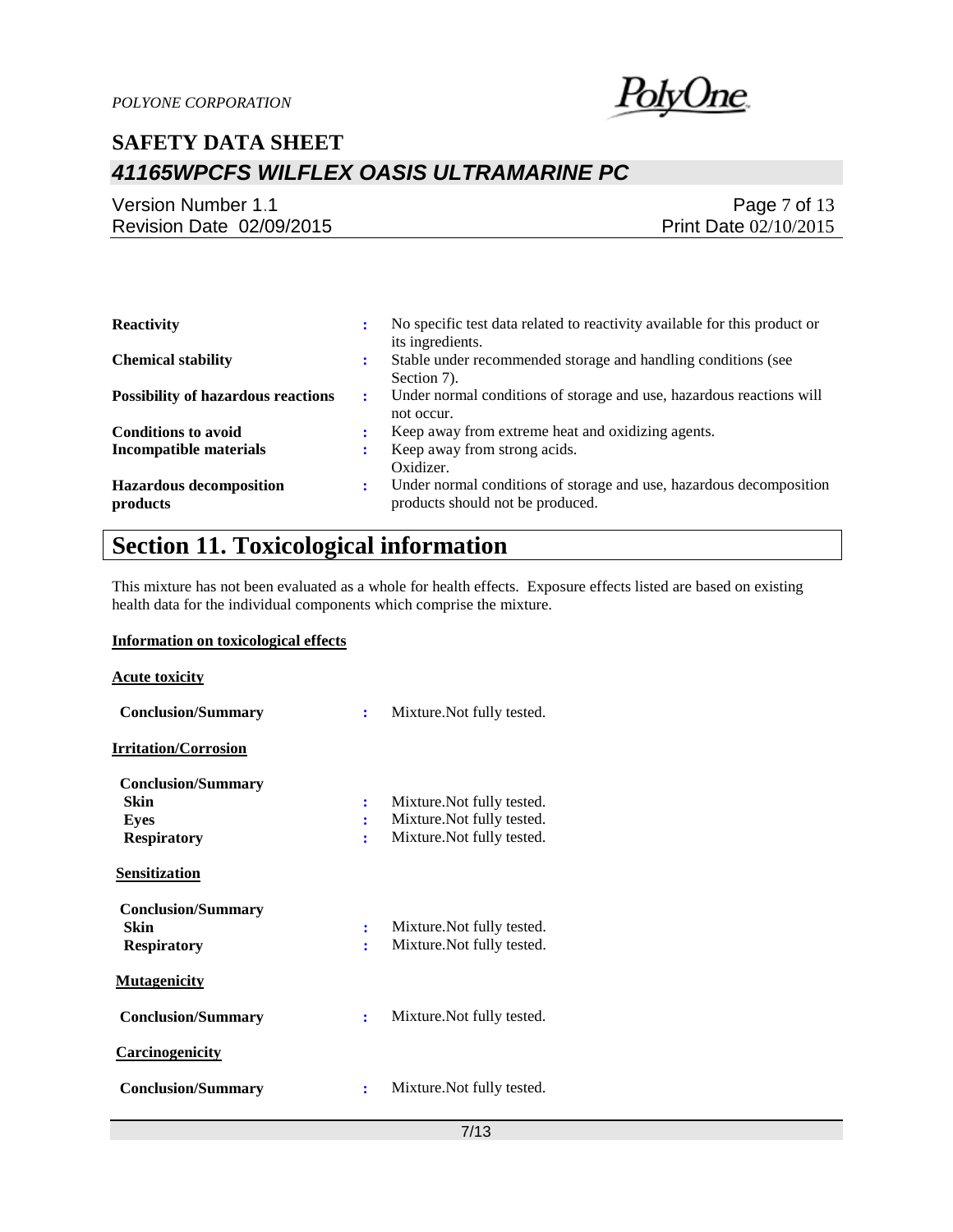<u>PolyOne</u>

Version Number 1.1 Revision Date 02/09/2015

Page 8 of 13 Print Date 02/10/2015

| <b>Reproductive toxicity</b>                                                             |                      |                                                   |  |  |
|------------------------------------------------------------------------------------------|----------------------|---------------------------------------------------|--|--|
| <b>Conclusion/Summary</b>                                                                | ÷                    | Mixture. Not fully tested.                        |  |  |
| <b>Teratogenicity</b>                                                                    |                      |                                                   |  |  |
| <b>Conclusion/Summary</b>                                                                | ÷                    | Mixture. Not fully tested.                        |  |  |
| <b>Specific target organ toxicity (single exposure)</b><br>Not available.                |                      |                                                   |  |  |
| <b>Specific target organ toxicity (repeated exposure)</b><br>Not available.              |                      |                                                   |  |  |
| <b>Aspiration hazard</b><br>Not available.                                               |                      |                                                   |  |  |
| Information on the likely routes of<br>exposure                                          | $\ddot{\phantom{a}}$ | Not available.                                    |  |  |
| <b>Potential acute health effects</b>                                                    |                      |                                                   |  |  |
| <b>Eye contact</b>                                                                       | ፡                    | No known significant effects or critical hazards. |  |  |
| <b>Inhalation</b>                                                                        | $\ddot{\cdot}$       | No known significant effects or critical hazards. |  |  |
| <b>Skin contact</b>                                                                      | $\ddot{\cdot}$       | No known significant effects or critical hazards. |  |  |
| <b>Ingestion</b>                                                                         | $\ddot{\cdot}$       | No known significant effects or critical hazards. |  |  |
| Symptoms related to the physical, chemical and toxicological characteristics             |                      |                                                   |  |  |
| <b>Eye contact</b>                                                                       | $\ddot{\cdot}$       | No specific data.                                 |  |  |
| <b>Inhalation</b>                                                                        |                      | No specific data.                                 |  |  |
| <b>Skin contact</b>                                                                      | ÷                    | No specific data.                                 |  |  |
| <b>Ingestion</b>                                                                         | ÷                    | No specific data.                                 |  |  |
| Delayed and immediate effects and also chronic effects from short and long term exposure |                      |                                                   |  |  |
| <b>Short term exposure</b>                                                               |                      |                                                   |  |  |
| <b>Potential immediate effects</b>                                                       |                      | Not available.                                    |  |  |
| <b>Potential delayed effects</b>                                                         | ÷                    | Not available.                                    |  |  |
| Long term exposure                                                                       |                      |                                                   |  |  |
| <b>Potential immediate effects</b>                                                       | $\ddot{\cdot}$       | Not available.                                    |  |  |
| <b>Potential delayed effects</b>                                                         | ÷                    | Not available.                                    |  |  |
|                                                                                          |                      |                                                   |  |  |
|                                                                                          |                      | 8/13                                              |  |  |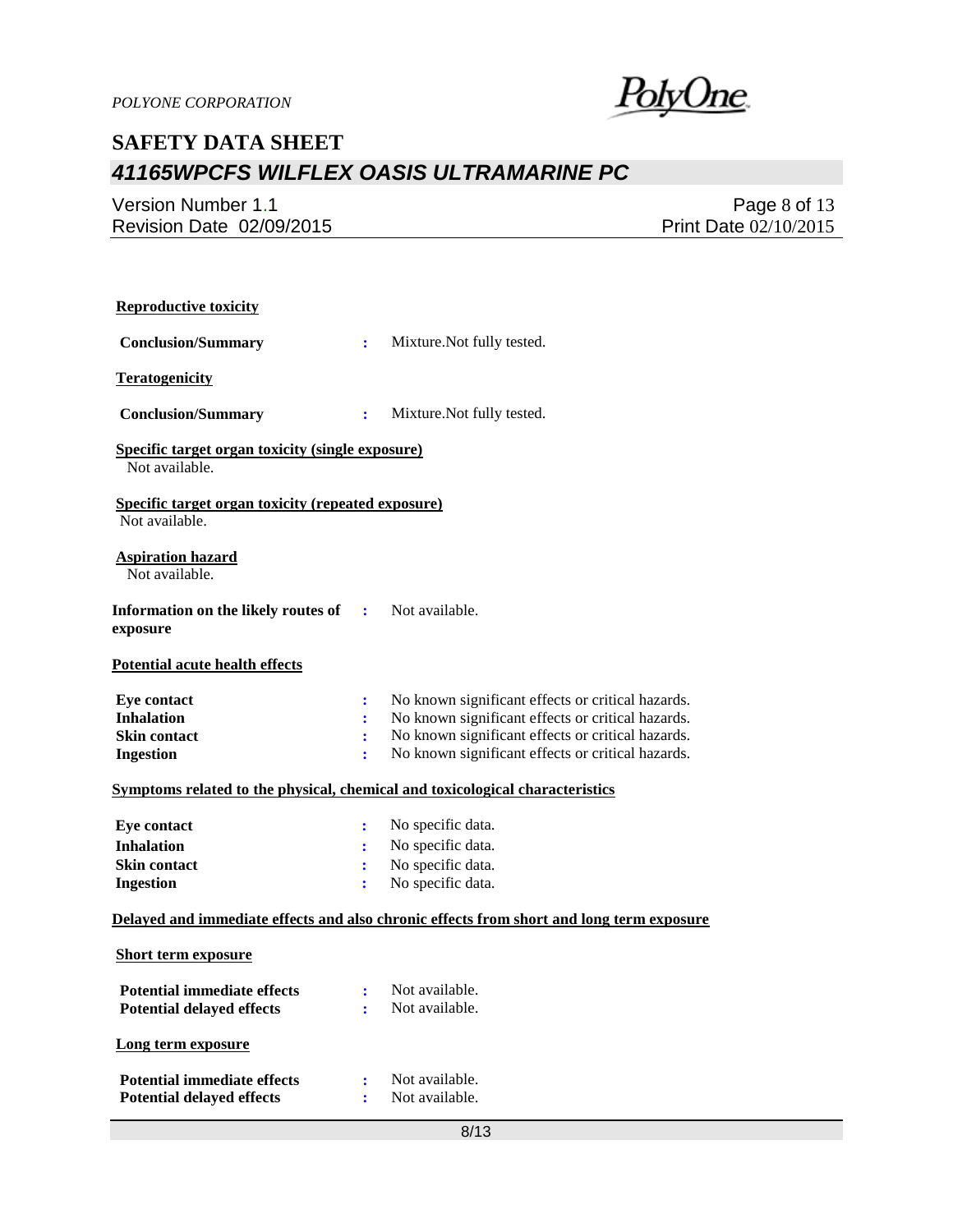

Version Number 1.1 Revision Date 02/09/2015

Page 9 of 13 Print Date 02/10/2015

### **Potential chronic health effects**

| <b>Conclusion/Summary</b>    |   | Mixture. Not fully tested.                        |
|------------------------------|---|---------------------------------------------------|
| <b>General</b>               |   | No known significant effects or critical hazards. |
| Carcinogenicity              |   | No known significant effects or critical hazards. |
| <b>Mutagenicity</b>          |   | No known significant effects or critical hazards. |
| <b>Teratogenicity</b>        |   | No known significant effects or critical hazards. |
| <b>Developmental effects</b> |   | No known significant effects or critical hazards. |
| <b>Fertility effects</b>     | ÷ | No known significant effects or critical hazards. |
|                              |   |                                                   |

**Numerical measures of toxicity**

**Acute toxicity estimates**

Not available.

## **Section 12. Ecological information**

| <b>Toxicity</b>                                             |   |                                                   |
|-------------------------------------------------------------|---|---------------------------------------------------|
| <b>Conclusion/Summary</b>                                   | ÷ | Not available.                                    |
| Persistence and degradability                               |   |                                                   |
| <b>Conclusion/Summary</b>                                   | ÷ | Not available.                                    |
|                                                             |   |                                                   |
| <b>Bioaccumulative potential</b><br><b>Mobility in soil</b> |   |                                                   |
| Soil/water partition coefficient<br>(KOC)                   | ÷ | Not available.                                    |
| Other adverse effects                                       | ÷ | No known significant effects or critical hazards. |
|                                                             |   |                                                   |

## **Section 13. Disposal considerations**

| <b>Disposal methods</b> | The generation of waste should be avoided or minimized wherever<br>possible. Disposal of this product, solutions and any by-products<br>should at all times comply with the requirements of environmental |
|-------------------------|-----------------------------------------------------------------------------------------------------------------------------------------------------------------------------------------------------------|
|                         |                                                                                                                                                                                                           |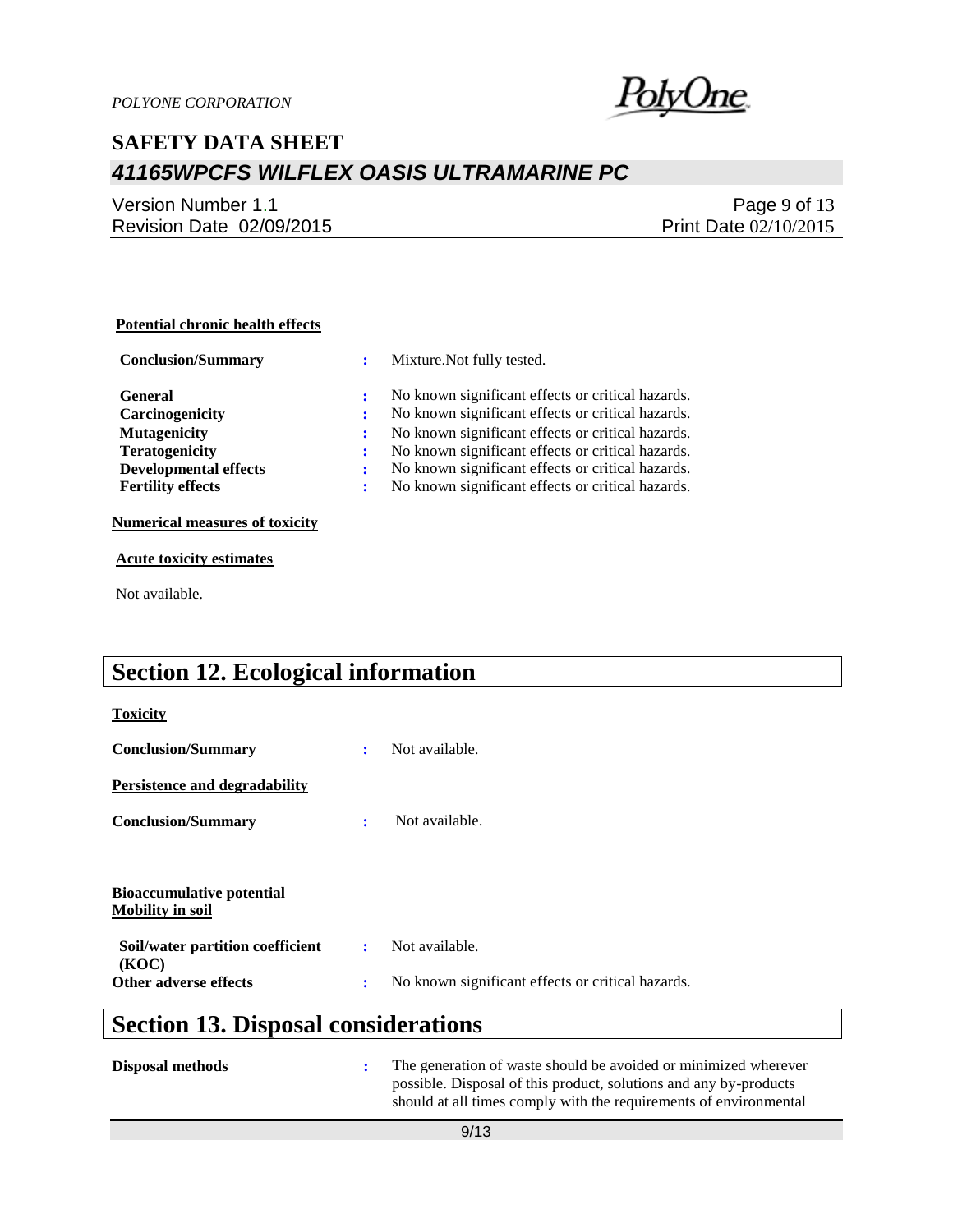

Version Number 1.1 Revision Date 02/09/2015

Page 10 of 13 Print Date 02/10/2015

protection and waste disposal legislation and any regional local authority requirements. Dispose of surplus and non-recyclable products via a licensed waste disposal contractor. Waste should not be disposed of untreated to the sewer unless fully compliant with the requirements of all authorities with jurisdiction. Waste packaging should be recycled. Incineration or landfill should only be considered when recycling is not feasible. This material and its container must be disposed of in a safe way. Empty containers or liners may retain some product residues. Avoid dispersal of spilled material and runoff and contact with soil, waterways, drains and sewers.

**United States - RCRA Acute hazardous waste "P" List:** Not listed

**United States - RCRA Toxic hazardous waste "U" List:** Not listed

### **Section 14. Transport information**

| U.S. DOT Classification | : Not regulated for transportation.     |
|-------------------------|-----------------------------------------|
| <b>ICAO/JATA</b>        | : Consult mode specific transport rules |
| IMO/IMDG (maritime)     | : Consult mode specific transport rules |

### **Section 15. Regulatory information**

| <b>U.S. Federal regulations</b> | ÷ | United States - TSCA 12(b) - Chemical export notification: None               |
|---------------------------------|---|-------------------------------------------------------------------------------|
|                                 |   | of the components are listed.                                                 |
|                                 |   | <b>United States - TSCA 4(a) - Final Test Rules:</b> Not listed               |
|                                 |   | United States - TSCA 4(a) - ITC Priority list: Not listed                     |
|                                 |   | United States - TSCA 4(a) - Proposed test rules: Not listed                   |
|                                 |   | United States - TSCA 4(f) - Priority risk review: Not listed                  |
|                                 |   | United States - TSCA $5(a)2$ - Final significant new use rules: Not<br>listed |
|                                 |   | United States - TSCA $5(a)2$ - Proposed significant new use rules:            |
|                                 |   | Not listed                                                                    |
|                                 |   | United States - TSCA 5(e) - Substances consent order: Not listed              |
|                                 |   | United States - TSCA 6 - Final risk management: Not listed                    |
|                                 |   | United States - TSCA 6 - Proposed risk management: Not listed                 |
|                                 |   | United States - TSCA 8(a) - Chemical risk rules: Not listed                   |
|                                 |   | United States - TSCA 8(a) - Dioxin/Furane precusor: Not listed                |
|                                 |   | United States - TSCA 8(a) - Chemical Data Reporting (CDR): Not<br>determined  |
|                                 |   | United States - TSCA 8(a) - Preliminary assessment report                     |
|                                 |   | (PAIR): Not listed                                                            |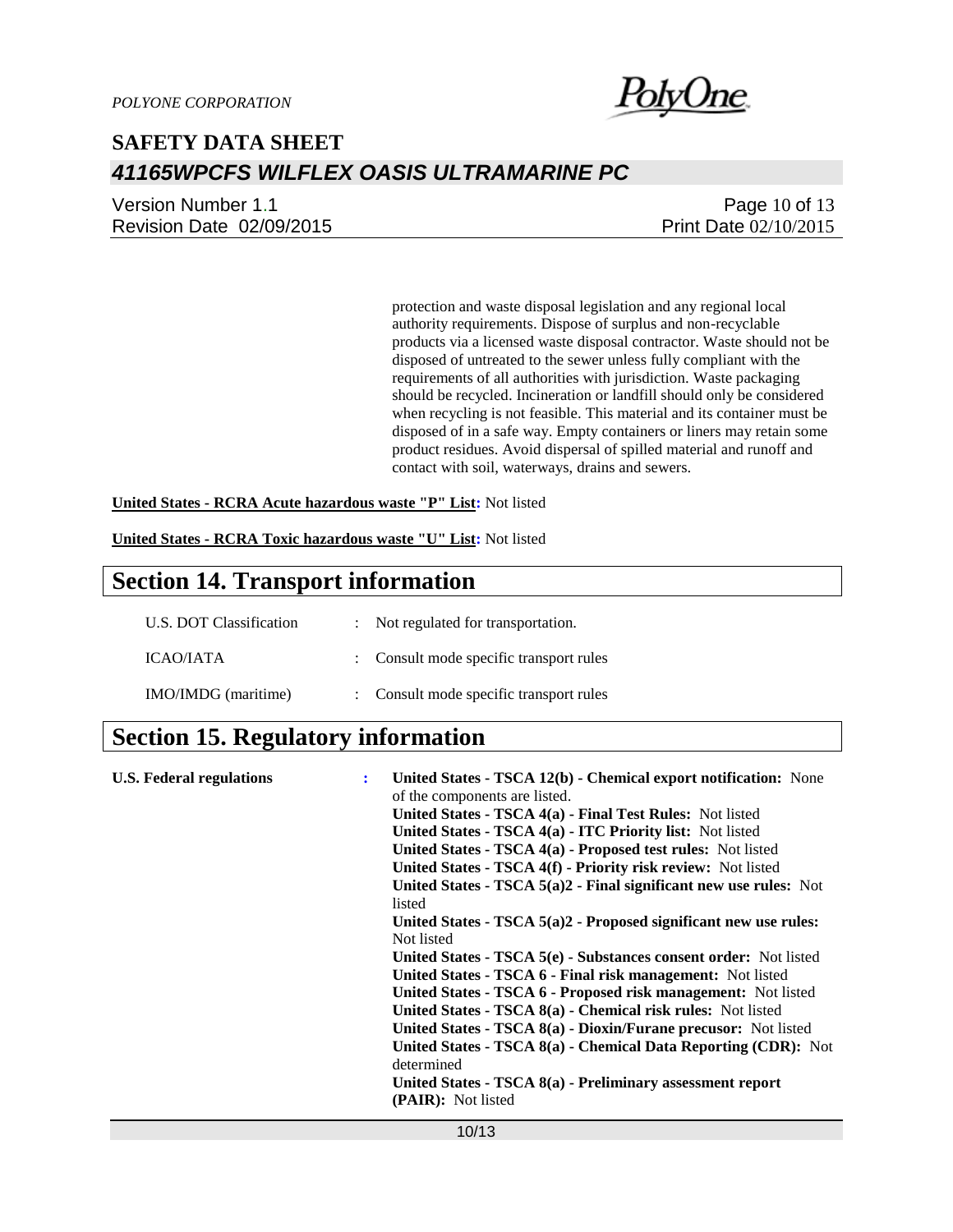| Version Number 1.1       | Page 11 of 13                |
|--------------------------|------------------------------|
| Revision Date 02/09/2015 | <b>Print Date 02/10/2015</b> |

**United States - TSCA 8(c) - Significant adverse reaction (SAR):**  Not listed **United States - TSCA 8(d) - Health and safety studies:** Not listed **United States - EPA Clean water act (CWA) section 307 - Priority pollutants:** Not listed **United States - EPA Clean water act (CWA) section 311 - Hazardous substances:** Not listed **United States - EPA Clean air act (CAA) section 112 - Accidental release prevention - Flammable substances:** Not listed **United States - EPA Clean air act (CAA) section 112 - Accidental release prevention - Toxic substances:** Not listed **United States - Department of commerce - Precursor chemical:**  Not listed **:** Not listed

| <b>Clean Air Act Section 112(b)</b><br><b>Hazardous Air Pollutants (HAPs)</b> |                       | Not listed   |
|-------------------------------------------------------------------------------|-----------------------|--------------|
| <b>Clean Air Act Section 602 Class I</b>                                      | $\bullet$ . $\bullet$ | Not listed   |
| <b>Substances</b>                                                             |                       |              |
| <b>Clean Air Act Section 602 Class II</b>                                     | $\sim 10^{-11}$       | Not listed   |
| <b>Substances</b>                                                             |                       |              |
| <b>DEA List I Chemicals (Precursor</b>                                        |                       | Not listed   |
| <b>Chemicals</b> )                                                            |                       |              |
| <b>DEA List II Chemicals (Essential</b>                                       |                       | : Not listed |
| <b>Chemicals</b> )                                                            |                       |              |

#### **US. EPA CERCLA Hazardous Substances (40 CFR 302)**

not applicable

### **SARA 311/312**

**Classification :** Not applicable.

#### **Composition/information on ingredients**

| <b>Name</b>                        | $\%$                               | <b>Classification</b> |
|------------------------------------|------------------------------------|-----------------------|
| <b>SARA 313</b><br>Not applicable. |                                    |                       |
| <b>State regulations</b>           |                                    |                       |
| <b>Massachusetts</b>               | None of the components are listed. |                       |
| <b>New York</b>                    | None of the components are listed. |                       |
| <b>New Jersey</b>                  | None of the components are listed. |                       |
| Pennsylvania                       | None of the components are listed. |                       |
| California Prop. 65                |                                    |                       |

11/13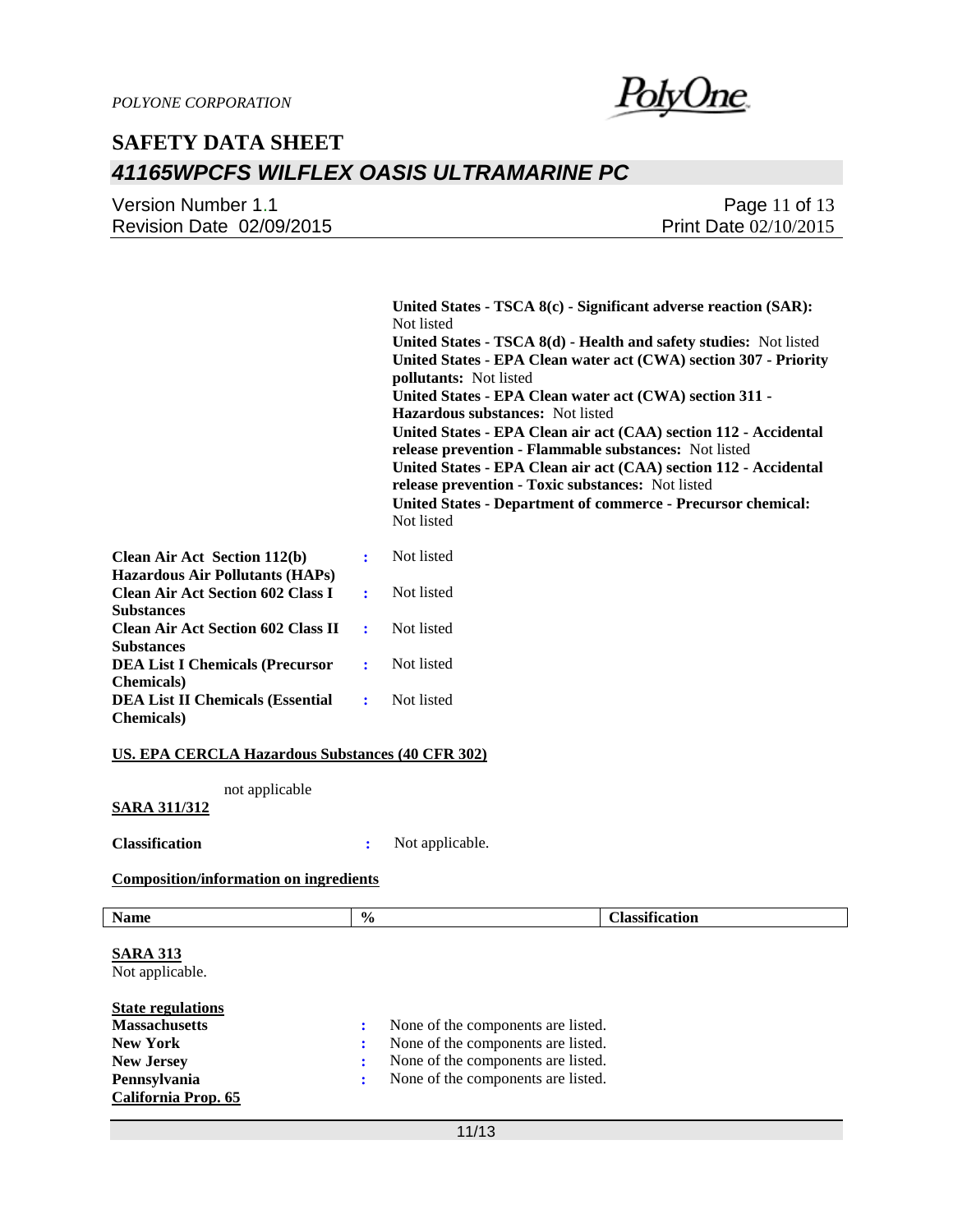

| Version Number 1.1       | Page 12 of 13                |
|--------------------------|------------------------------|
| Revision Date 02/09/2015 | <b>Print Date 02/10/2015</b> |

This PolyOne product does not contain any chemical known to the State of California to cause cancer, or birth defects or other reproductive harm, in concentrations that require a warning notice under California's Proposition 65. This statement relies in part on information provided by the buyer of this PolyOne product. PolyOne does not control or have complete knowledge of the end uses to which that buyer or any other entity in the chain of distribution and marketing may put this PolyOne product. Therefore, the buyer of this PolyOne product, each entity that uses this PolyOne product in formulating another product, and each entity in the chain of distribution and marketing of any product that includes the material in this PolyOne product must make its own decision as to giving a Proposition 65 warning.

| United States inventory (TSCA 8b)                                        | $\ddot{\cdot}$ | All components are listed or exempted.                                                                                                                                                                                                                                                                                                                                                                                                                                                                                  |
|--------------------------------------------------------------------------|----------------|-------------------------------------------------------------------------------------------------------------------------------------------------------------------------------------------------------------------------------------------------------------------------------------------------------------------------------------------------------------------------------------------------------------------------------------------------------------------------------------------------------------------------|
| Canada inventory                                                         | ÷              | All components are listed or exempted.                                                                                                                                                                                                                                                                                                                                                                                                                                                                                  |
| <b>International regulations</b>                                         |                |                                                                                                                                                                                                                                                                                                                                                                                                                                                                                                                         |
| <b>International lists</b>                                               | ÷              | <b>Australia inventory (AICS):</b> All components are listed or exempted.<br>Taiwan inventory (CSNN): Not determined.<br>Malaysia Inventory (EHS Register): Not determined.<br><b>EINECS:</b> All components are listed or exempted.<br>Japan inventory: Not determined.<br>China inventory (IECSC): All components are listed or exempted.<br>Korea inventory: All components are listed or exempted.<br>New Zealand Inventory of Chemicals (NZIoC): Not determined.<br>Philippines inventory (PICCS): Not determined. |
| <b>Chemical Weapons Convention</b><br><b>List Schedule I Chemicals</b>   | ÷              | Not listed                                                                                                                                                                                                                                                                                                                                                                                                                                                                                                              |
| <b>Chemical Weapons Convention</b><br><b>List Schedule II Chemicals</b>  | ÷              | Not listed                                                                                                                                                                                                                                                                                                                                                                                                                                                                                                              |
| <b>Chemical Weapons Convention</b><br><b>List Schedule III Chemicals</b> | ÷              | Not listed                                                                                                                                                                                                                                                                                                                                                                                                                                                                                                              |

### **Section 16. Other information**

| <b>History</b>                 |           |                                                                                                                                                                                                                          |
|--------------------------------|-----------|--------------------------------------------------------------------------------------------------------------------------------------------------------------------------------------------------------------------------|
| Date of printing               | $\bullet$ | 02/10/2015                                                                                                                                                                                                               |
| Date of issue/Date of revision |           | 02/09/2015                                                                                                                                                                                                               |
| Date of previous issue         |           | 05/24/2013                                                                                                                                                                                                               |
| <b>Version</b>                 | $\bullet$ | 1.1                                                                                                                                                                                                                      |
| <b>Key to abbreviations</b>    | ÷         | $ATE = Acute Toxicity Estimate$<br>$BCF = Bioconcentration Factor$<br>$HSS =$ Globally Harmonized System of Classification and Labelling of<br><b>Chemicals</b><br><b>IATA</b> = International Air Transport Association |
|                                |           | $\text{IRC}$ = Intermediate Bulk Container<br>$IMDG = International\,$ Maritime Dangerous Goods                                                                                                                          |